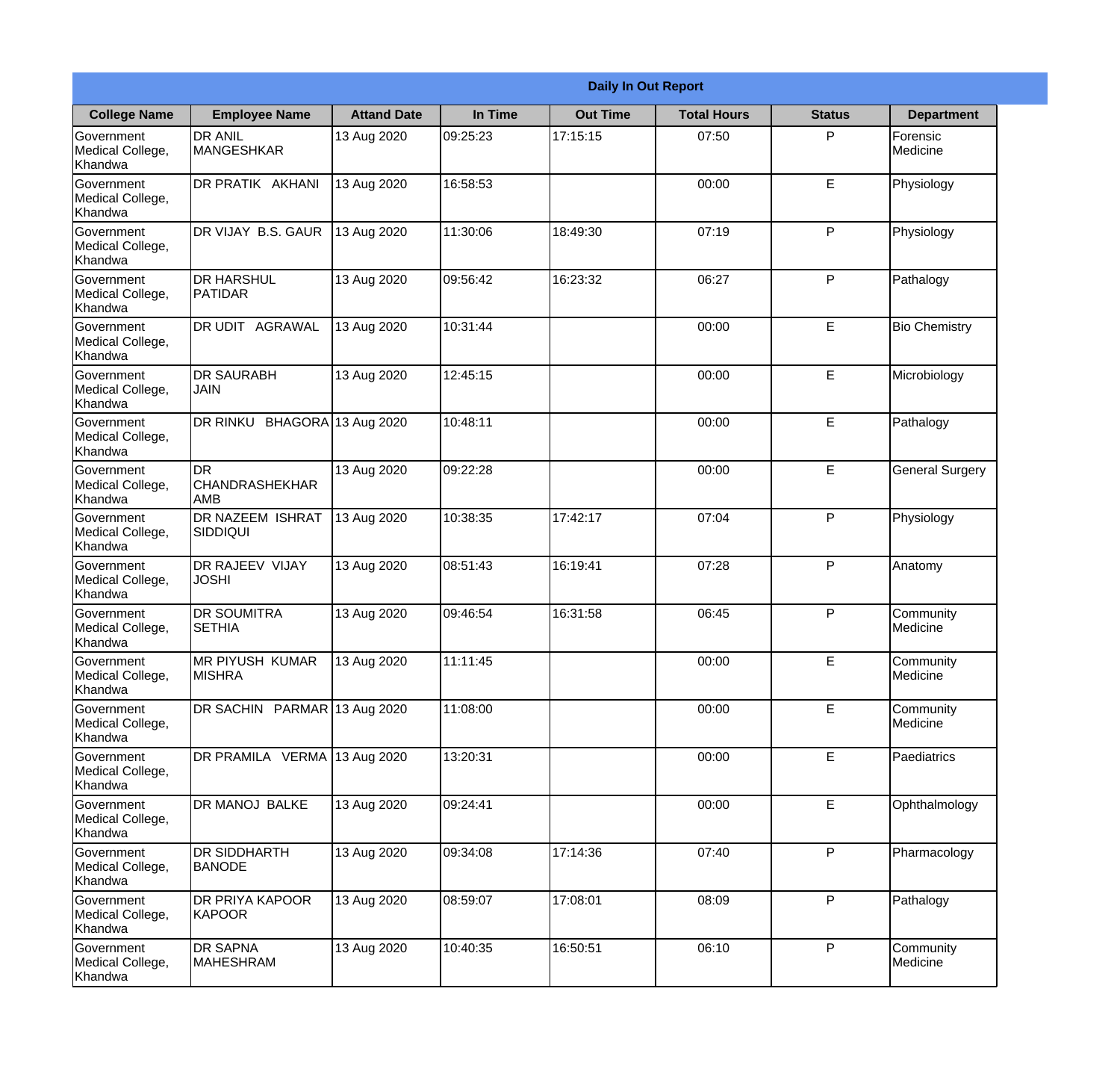| <b>Designation</b>                  | <b>Category</b>     |
|-------------------------------------|---------------------|
| Assistant Professor   Para Clinical |                     |
| Assistant Professor   Non Clinical  |                     |
| Associate Professor Non Clinical    |                     |
| <b>Assistant Professor</b>          | Para Clinical       |
| Associate Professor Non Clinical    |                     |
| Associate Professor   Para Clinical |                     |
| Assistant Professor   Para Clinical |                     |
| <b>Assistant Professor</b>          | <b>Clinical</b>     |
| Professor                           | <b>Non Clinical</b> |
| <b>Assistant Professor</b>          | Non Clinical        |
| <b>Assistant Professor</b>          | Para Clinical       |
| Statistician                        | Para Clinical       |
| Assistant Professor   Para Clinical |                     |
| Professor                           | Clinical            |
| <b>Assistant Professor</b>          | <b>Clinical</b>     |
| Associate Professor   Para Clinical |                     |
| Demonstrator/Tutor                  | Para Clinical       |
| Associate Professor Para Clinical   |                     |

## **Daily In Out Report**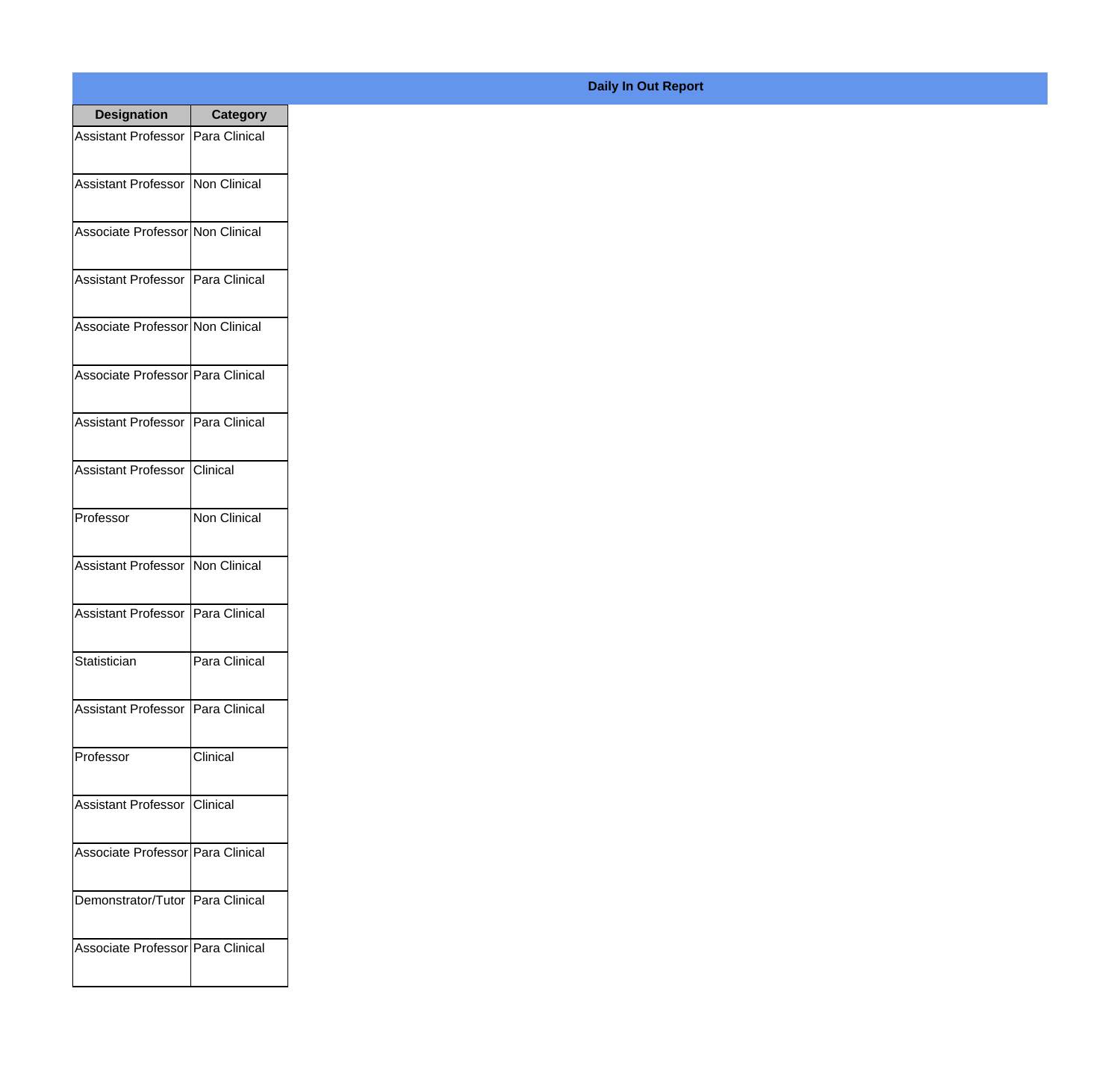|                                                  | <b>Daily In Out Report</b>                     |             |          |          |       |   |                             |  |
|--------------------------------------------------|------------------------------------------------|-------------|----------|----------|-------|---|-----------------------------|--|
| <b>Government</b><br>Medical College,<br>Khandwa | <b>DR SEEMA</b><br><b>SUDHAKARRAO</b><br>SUTAY | 13 Aug 2020 | 11:08:32 | 17:59:17 | 06:51 | P | Forensic<br>Medicine        |  |
| Government<br>Medical College,<br>Khandwa        | DR RAKESH SINGH<br><b>HAZARI</b>               | 13 Aug 2020 | 12:53:28 |          | 00:00 | E | Pathalogy                   |  |
| <b>Government</b><br>Medical College,<br>Khandwa | <b>DR RAJU</b>                                 | 13 Aug 2020 | 09:44:40 |          | 00:00 | E | Forensic<br>Medicine        |  |
| Government<br>Medical College,<br>Khandwa        | <b>DR MAHENDRA</b><br><b>PANWAR</b>            | 13 Aug 2020 | 10:44:09 |          | 00:00 | E | Orthopaedics                |  |
| Government<br>Medical College,<br>Khandwa        | <b>DR ASHOK</b><br><b>BHAUSAHEB NAJAN</b>      | 13 Aug 2020 | 13:36:12 | 17:15:21 | 03:39 | P | Forensic<br>Medicine        |  |
| Government<br>Medical College,<br>Khandwa        | <b>DR SANGEETA</b><br><b>CHINCHOLE</b>         | 13 Aug 2020 | 10:51:40 |          | 00:00 | E | Physiology                  |  |
| <b>Government</b><br>Medical College,<br>Khandwa | DR NEERAJ KUMAR                                | 13 Aug 2020 | 09:59:06 |          | 00:00 | E | Dentisry                    |  |
| Government<br>Medical College,<br>Khandwa        | DR VIJAY NAYAK                                 | 13 Aug 2020 | 08:46:02 |          | 00:00 | E | Anatomy                     |  |
| Government<br>Medical College,<br>Khandwa        | <b>DR NISHA MANDLOI</b><br>PANWAR              | 13 Aug 2020 | 09:52:33 | 15:21:59 | 05:29 | P | Obstetrics &<br>Gynaecology |  |
| Government<br>Medical College,<br>Khandwa        | <b>DR NANDINI DIXIT</b>                        | 13 Aug 2020 | 12:43:09 |          | 00:00 | E | Paediatrics                 |  |
| <b>Government</b><br>Medical College,<br>Khandwa | <b>DR SATISH</b><br><b>CHANDEL</b>             | 13 Aug 2020 | 09:57:08 |          | 00:00 | E | Pharmacology                |  |
| Government<br>Medical College,<br>Khandwa        | DR YASHPAL RAY                                 | 13 Aug 2020 | 10:48:00 |          | 00:00 | E | Anatomy                     |  |
| Government<br>Medical College,<br>Khandwa        | MOHIT GARG                                     | 13 Aug 2020 | 10:48:02 | 16:20:48 | 05:32 | P | <b>General Medicine</b>     |  |